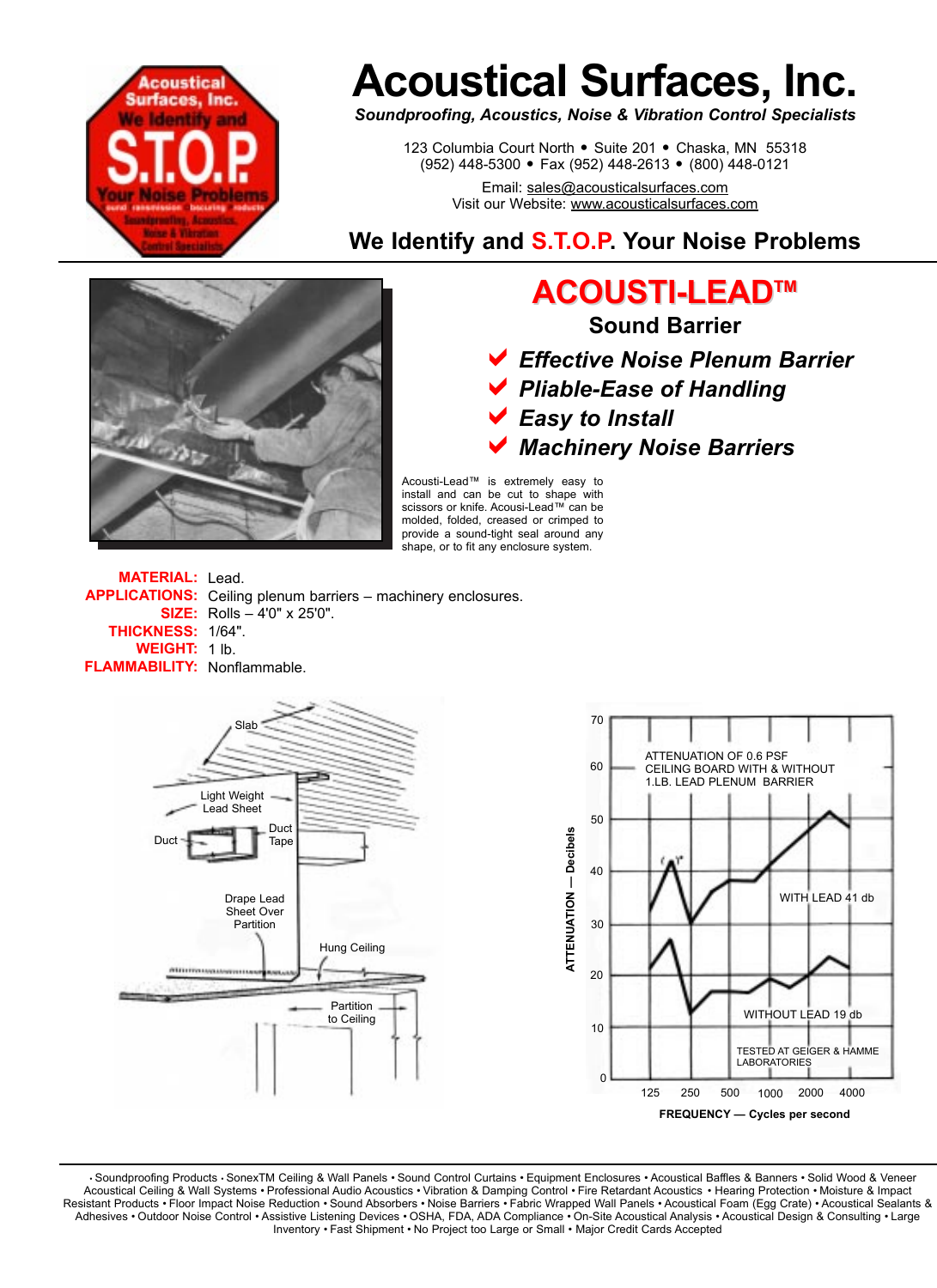

## **Acoustical Surfaces, Inc.**

*Soundproofing, Acoustics, Noise & Vibration Control Specialists*

123 Columbia Court North · Suite 201 · Chaska, MN 55318 (952) 448-5300 <sup>=</sup>Fax (952) 448-2613 <sup>=</sup>(800) 448-0121

> Email: sales@acousticalsurfaces.com Visit our Website: www.acousticalsurfaces.com

### **We Identify and S.T.O.P. Your Noise Problems**

#### **Installation Procedures**

METHOD #1 (FIGURE 1)

**For long runs, plenum depth of 3'7" or less**, where run of sheet can be horizontal, notch both top corners of Acousti-Lead™ sheet 3" x 1-1/2", then fold over the 1-1/2" tab for vertical seams, and wrap top edge of sheet around outside of black iron channel. (Figure 2). Fasten channel and lead to underside of deck 24" o.c. providing a minimum 2-1/2" drape at bottom. Provide additional drape and/or auxiliary sealing with tape or staples in accordance with Figure 4.

For plenum depths greater than 3'7", cut length of sheet equal to plenum depth plus 5" and proceed as above using 4' wide sections hung vertically.

METHOD #2 (FIGURE 1)

**Alternate for plenum depth 3'3" or less**, where run of sheet can be horizontal, notch both top corners of Acousti-Lead™ sheet 7" x 1-1/2" and wrap 1-1/2 times around a spruce or plyscore 1 x 2 not exceeding 8' in length. Fasten ground and lead to deck as in Method #1, providing adequate drape at bottom.

For plenum depths greater than 3'3", cut length of sheet equal to plenum depth plus 7" and proceed as above using 4' wide sections hung vertically.

#### METHOD #3 (FIGURE 1)

**For any plenum depth, under metal deck where no concrete slab is involved.** Attach wood blocking to underside of metal deck with sheet metal screws. Notch Acousti-Lead™ 1-1/2 x 2" both corners. Fold Acousti-Lead™ over 1" x 45" batten strip of sheet metal, cardboard, or lath. Staple or nail through lead and batten to blocking.

#### GENERAL–ALL METHODS

**Seams shall be formed** by turning up 1-1/2" tab at each vertical edge and sealing with 3" pressure sensitive tape (Figure 3). Pinch stapling 12" o.c. or crimping is optional.

When used as a barrier in controlled air systems, plenum barrier shall have a minimum 4" drape at bottom. Bottom edge shall be taped or sealed with butyl rubber or similar sealant to ceiling or top of partition. Stapling of vertical seams is mandatory for air distributing ceiling systems.

If partition does not penetrate the acoustical ceiling, this joint must be gasketed or caulked and the barrier sheet should overlay the ceiling tiles where they straddle the partition. If metal pan ceiling tiles permit lateral travel of sound through the tiles, steps must be taken to block such leaks. Install Acousti-Lead™ strips in the metal pan under the insulation in all tiles which bridge the partition top or request further specific details.

Any sound barrier must be essentially air tight to give optimum results. This can be readily accomplished with Acousti-Lead™ sheet. There is no better barrier.



• Soundproofing Products • SonexTM Ceiling & Wall Panels • Sound Control Curtains • Equipment Enclosures • Acoustical Baffles & Banners • Solid Wood & Veneer Acoustical Ceiling & Wall Systems • Professional Audio Acoustics • Vibration & Damping Control • Fire Retardant Acoustics • Hearing Protection • Moisture & Impact Resistant Products • Floor Impact Noise Reduction • Sound Absorbers • Noise Barriers • Fabric Wrapped Wall Panels • Acoustical Foam (Egg Crate) • Acoustical Sealants & Adhesives • Outdoor Noise Control • Assistive Listening Devices • OSHA, FDA, ADA Compliance • On-Site Acoustical Analysis • Acoustical Design & Consulting • Large Inventory • Fast Shipment • No Project too Large or Small • Major Credit Cards Accepted